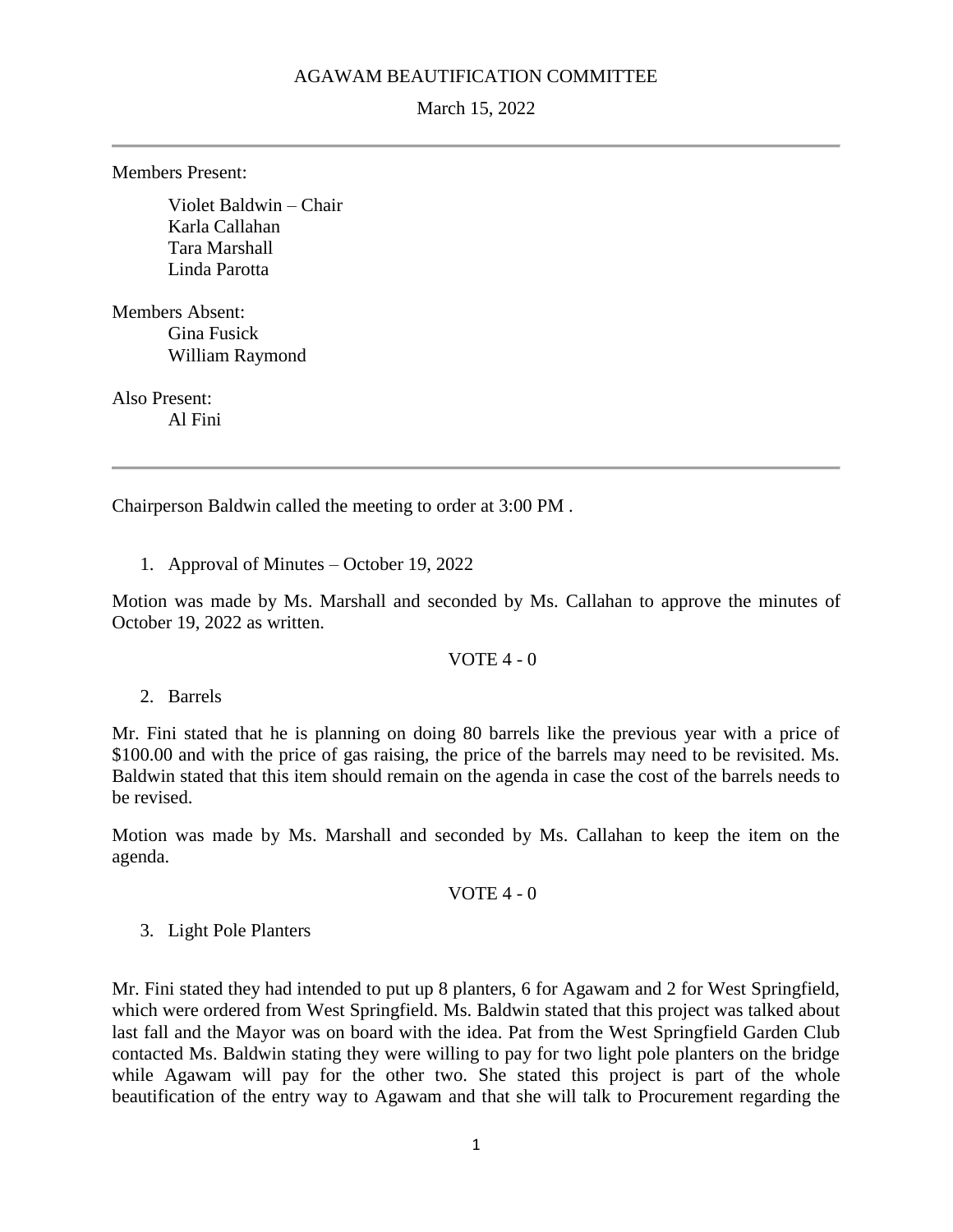# AGAWAM BEAUTIFICATION COMMITTEE

# March 15, 2022

brackets that still need to be ordered. Ms. Baldwin asked whether Mr. Fini would be maintaining the planters and at what cost. Mr. Fini stated yes, at a cost of \$100 each since they have to be watered every other day. Mr. Fini will be maintaining the two for West Springfield as well.

Motion was made by Ms. Parotta and seconded by Ms. Marshall to keep Light Pole Planters on the agenda.

## VOTE  $4 - 0$

- 4. Correspondence The committee received a correspondence from Pat at the Garden Club in West Springfield which was discussed during the Light Pole Planters agenda item. Ms. Baldwin relayed that Pat was pleased that the planters only cost \$45 and will be paying Mr. Fini to water them.
- 5. Discussion of any topics that the Chair did not reasonably anticipate

Ms. Baldwin noted that she has been working with Michelle Chase, Town Engineer, on plans for the Walnut Street for next year to go in and beautify the entrance. She stated there are still 11 planters stored from last year that can be utilized for this project. Ms. Baldwin is going to apply for CPA funds for new plants and planters, though CPA funds cannot be used for maintenance.

Ms. Marshall gave an update on the Facebook Page stating that 39 people are following the page and are hoping to put up some more pictures.

Ms. Parotta asked if anything would be done around the gazebo. Ms. Baldwin stated that that has happened in the past and hoping CPA funds could help pay for new plants for the gazebo. Ms. Baldwin stated that it would be nice to get something planted in that area that is visually appealing but doesn't require a lot of maintenance.

Motion was made by Ms. Callahan and seconded by Ms. Marshall to adjourn at 3:23 pm.

# VOTE 4 - 0

The next meeting will be Tuesday April  $19<sup>th</sup>$ , 2022